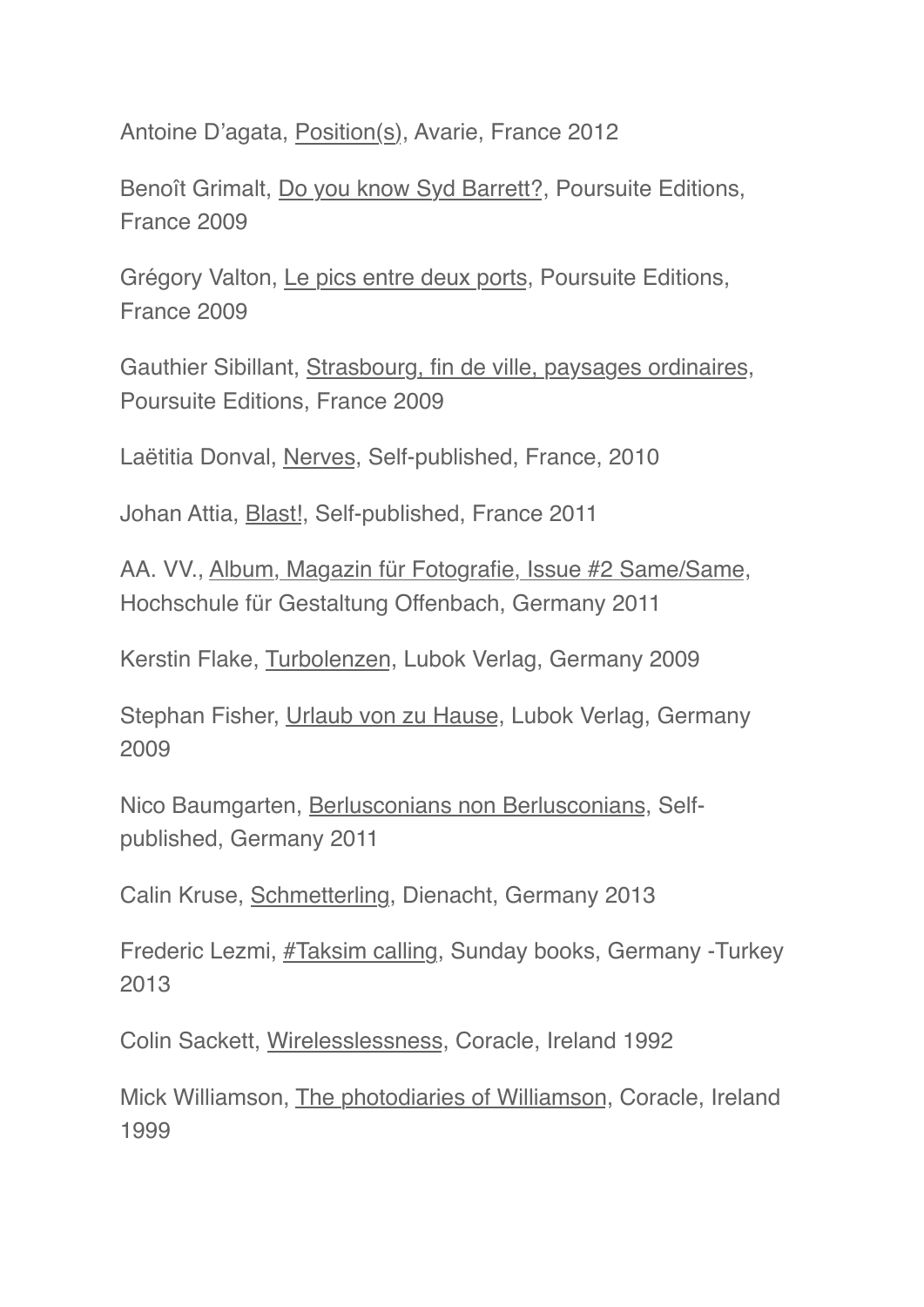Erica Van Horn, SMALL HOUSES, Coracle, Ireland, 2007

Nich Hance McElroy, The great divide, 0\_100, Italy 2011

Coley Brown, Moon drip, 0\_100, Italy 2011

Hasisi Park, Road Trip, 0\_100, Italy 2011

Debora Mittelstaedt, New York, 0\_100, Italy 2011

Cristiano Guerri, Kidding, 0\_100, Italy 2011

AA. VV., 9 zines, Antibtomic / Publishing, Italy 2011

Luca Baioni, The great grain from Painhell, Cesura publish, Italy 2012

Arianna Arcara and Luca Santese, Found Photos in Detroit, Cesura publish, Italy 2012

Marco Lachi, How does it feel to be leaving the most beautiful City in the World?, Documentary Platform, Italy 2013

Cesare Ballardini, Dal vero, Edizioni del Bradipo, Italy 2011

Stefano Graziani, Under the Volcano and other Stories, Galleria Mazzoli, Italy 2009

NASTYNASTY, Ordinary 90's playgame, NASTYNASTY, Italy 2013

Alessandro Imbriaco, The Garden, Peliti editore and other publishers from European Publishers Award, Italy 2013

Eleonora Calvelli, In Bloom, Postcart, Italy 2013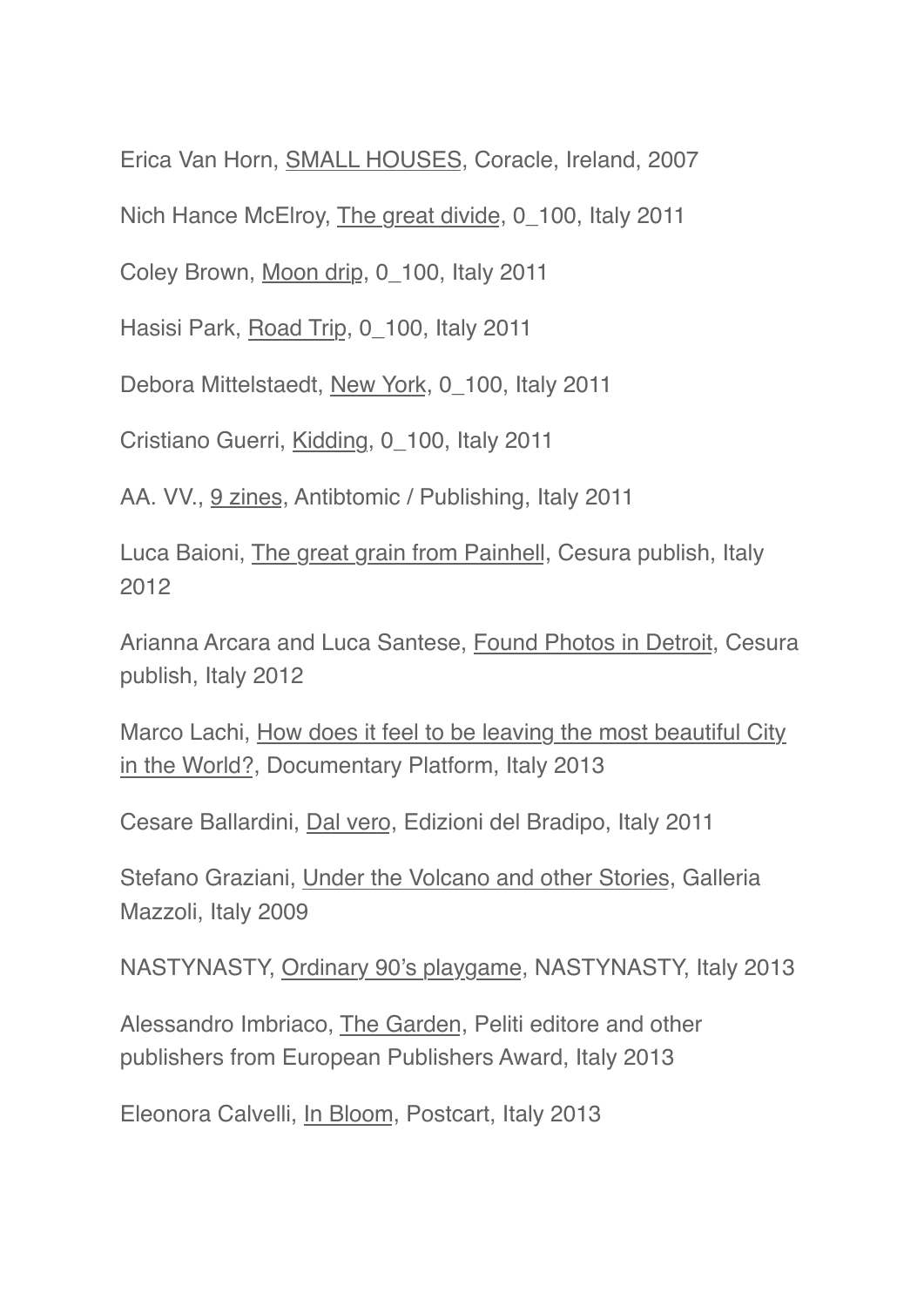Guido Guidi, Cinque paesaggi 1983- 1993, Postcart – ICCD, Italy 2013

Lorenzo Mapelli, Pet shots, rawraw editions, Italy 2011

Frédéric Fleury, A Digger Grip, rawraw editions, Italy 2011

Federico Ciamei, 80s SWM seeks LTR, Self-published, Italy 2012

Salvatore Santoro, Saluti da Pinetamare, Self-published, Italy 2012

Piergiorgio Casotti, Sometimes I cannot smile, Self-published, Italy, 2013

Alessandra Spranzi, Una casa su misura, Self-published, Italy 2011

Lavinia Parlamenti and Manfredi Pantanella, ROUNDABOUT#cyprus, Self-published, Italy 2013

Achille Filipponi, Catalogue of the collective exhibition by Maria Abdulhamid, Valentina Parisi and Quiete Ensemble, Yard, Italy 2011

Fabio Barile, Michele Cera, Federico Covre, Cesare Fabbri, Marcelllo Galvani, Giovanni Lami, Domingo Milella, Francesco Neri, Gabriele Rossi, Petra Stavast,Visions and Documents, Documentary Platform, Italy 2010

Morten Andersen, Color F., Shadowlab, Norway, 2010

Morten Andersen, Black and Blue, Shadowlab, Norway 2011

Pablo Hare, Carrettera Central, Toromuerto, Peru 2008

José Pedro Cortes, Silence, Pierre von Kleist, Portugal 2005

Sabelo Mlangeni, Men only, Michael Stevenson, South Africa 2009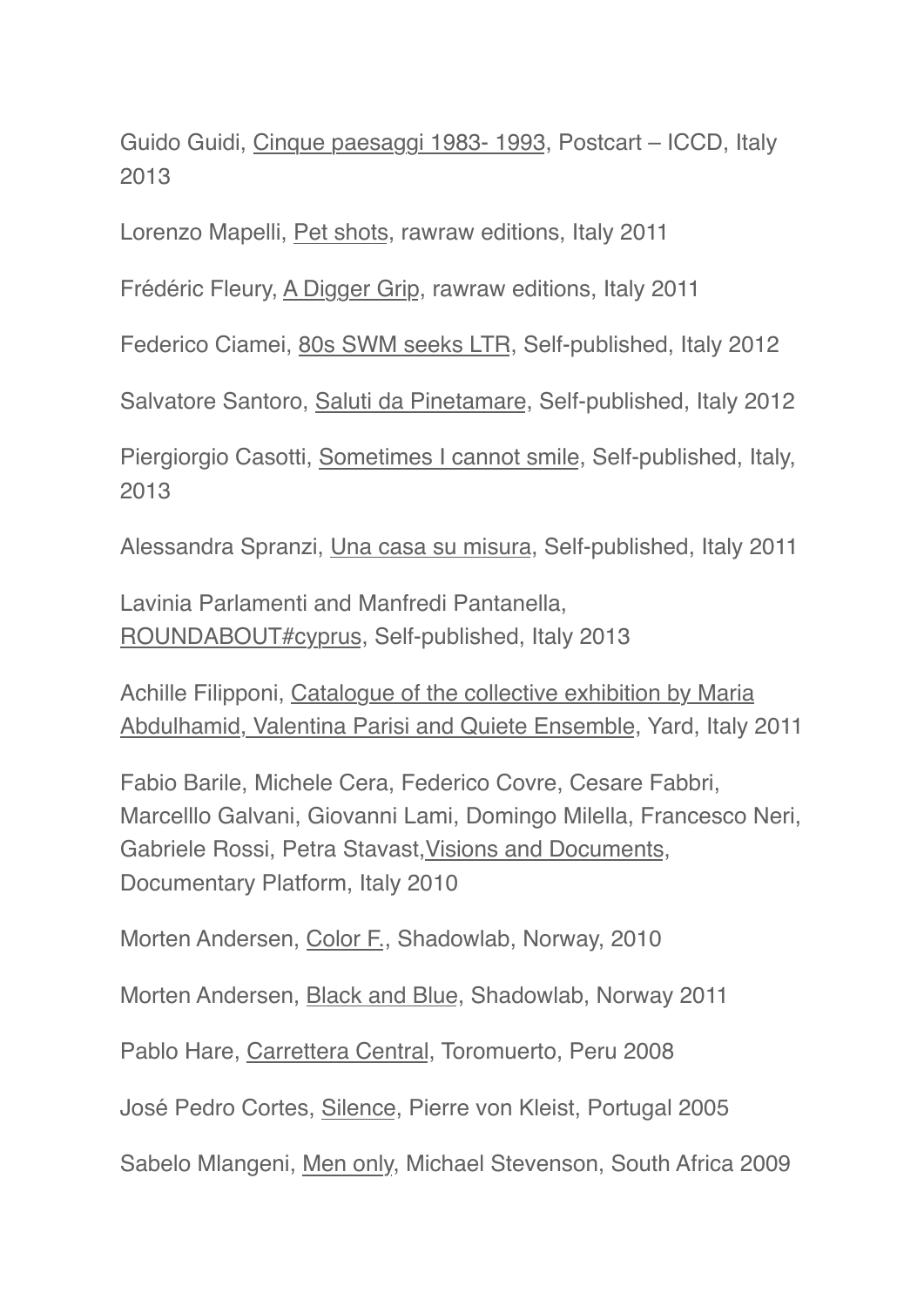Sabelo Mlangeni, Country Girls, Michael Stevenson, South Africa 2010

Jo Ratcliffe, As Terras do Fim do Mundo, Michael Stevenson, South Africa 2010

Idan Hayosh, Corina Künzli, Salome Schmuki, Jet Masters, Kodoji, Switzerland 2011

Taiyo Onorato and Nico Krebs, The Great Unreal, Patrick Frei, Switzerland 2009

Roswitha Hecke, Irene, Patrick Frei, Switzerland 2011

Olivia Heussler, Zurich Sommer 1980, Patrick Frei, Switzerland 2010

A. C. Kupper , Revolutionäre Mittelklasse, Patrick Frei, Switzerland 2010

Mariken Wessels, Elisabeth – I want to eat, Alauda publications, The Netherlands 2010

Mariken Wessels, Queen Ann P.S. belly cut off, Alauda publications, The Netherlands 2010

Delphine Bedel, All that is solid melts into air – Notes on tourism, episode publishers, The Netherlands 2010

Gregg Smith, Let the Space Wrap Around You, Monospace Press, The Netherlands 2013

Judith Van Ijken, Mimicry, Self-published, The Netherlands 2010